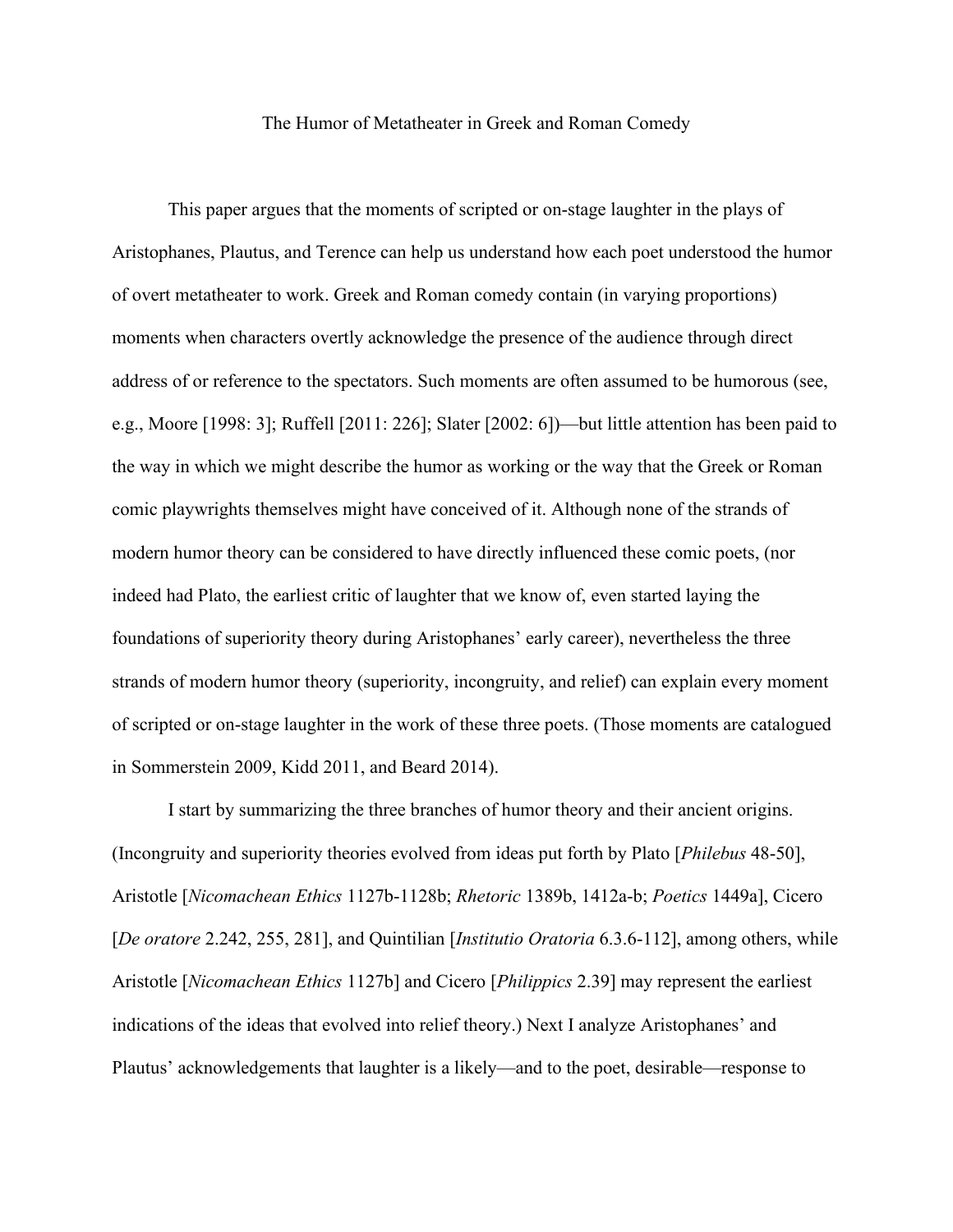comedy (*Clouds* 538-9, 560; *Ecclesiazousae* 1156; *Poenulus* 32). Then I adduce the references to laughter in the overtly metatheatrical speeches at *Frogs* 1-2, *Wealth* 796-9, *Aulularia* 715-21a, and *Captivi* 69-109 in order to clarify the way that Aristophanes and Plautus understand the humor of audience address to work. I also supplement the discussion with analysis of the scenes in which characters either audibly laugh—or are accused of laughing—on stage. These passages demonstrate that the overt acknowledgement of the spectators in Greek and Roman comedy produces laughter out of delight at the incongruity of the disruption of the stage world or by feelings of superiority to one's fellow spectators. On the other hand, the satirical *onomasti komoidein* of Aristophanes, the classic Plautine two-line jokes (Fraenkel 2007: 29), and Terence's gender stereotyping embedded even within these playwrights' overtly metatheatrical speeches (e.g., *Birds* 30-1, *Peace* 43-8; *Aulularia* 406-14, *Captivi* 69-109; *Andria* 231-2) also show that none of these poets considers the humor of overt metatheater to be sufficient on its own. (And Menander and Terence's plays in fact often demonstrate that humor is not always the primary goal of metatheatrical commentary, be it overt or latent.) I close by arguing that that the multiple theoretical explanations for these humorous metatheatrical moments underscore both the broad appeal of such humor—spectators might laugh for a range of reasons—and the benefits that might accrue to the comic poet who composes, and the character or actor who utters, a line that acknowledges the audience's presence.

## Bibliography

Beard, Mary. 2014. *Laughter in Ancient Rome: On Joking, Tickling, and Cracking Up.* Berkeley: University of California Press.

Fraenkel, Eduard 2007. *Plautine Elements in Plautus*. Translated by Tomas Drevikovsky and